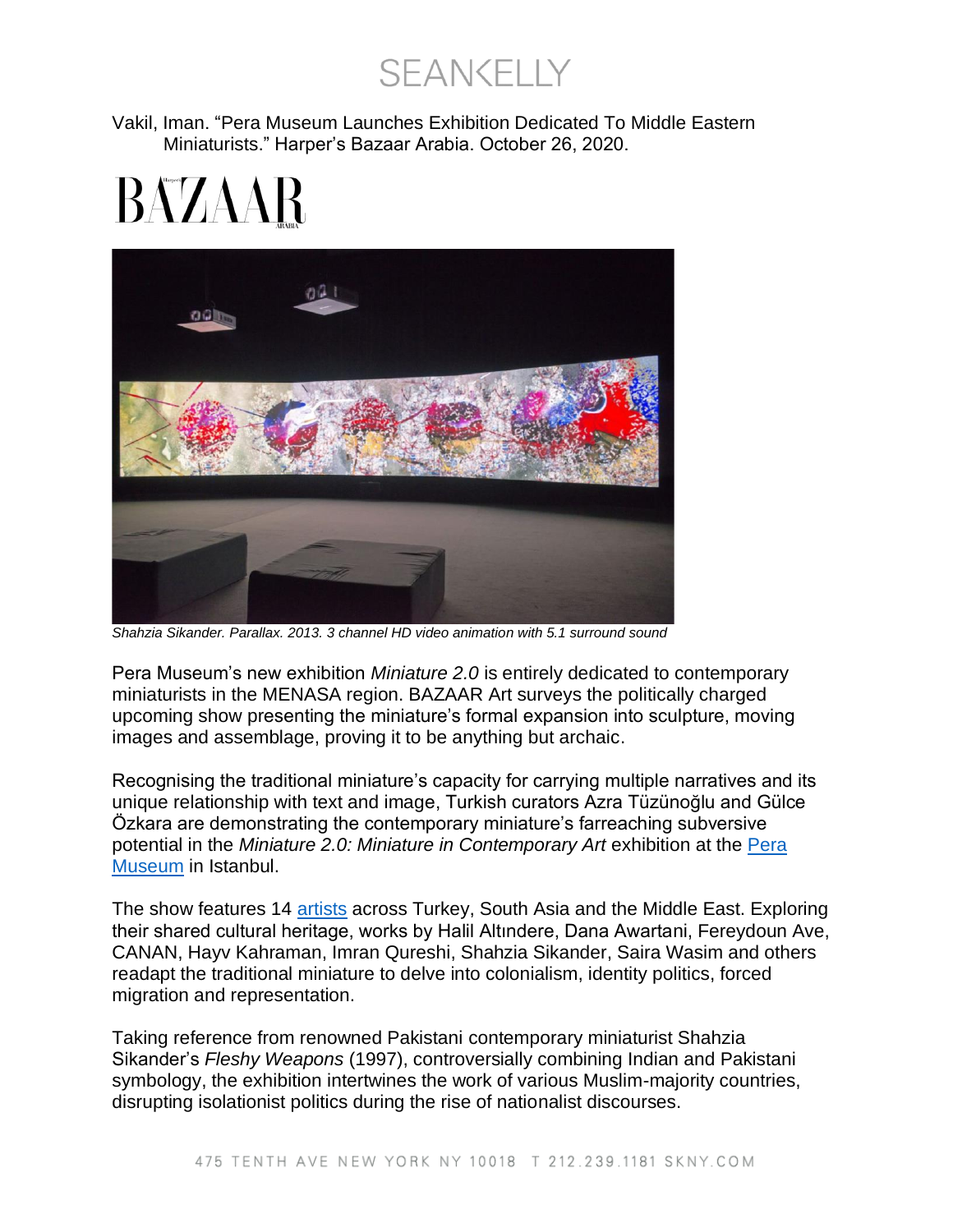**SEANKELLY** 

Laden with conceptual meaning since its inception, miniature painting has long held distinctive principles rejecting illusionistic representation. Created collectively, the significance and meaning of a subject-guided miniature [painting,](https://www.harpersbazaararabia.com/culture/art/heres-how-you-can-contribute-to-the-worlds-largest-painting) instead of its physicality, which utilises an unfolding perspective, is in stark contrast to the European single-point. Today, the miniature, at large, remains frozen in both time and function, serving as an emblem of a past, independent era of glory.

"Miniatures are a foreign area for Turkish contemporary art viewers," Tüzünoğlu and Özkara summarise. "Apart from the Jameel Prize, there are not many publications and wide-ranging exhibitions that focus on the miniature in [contemporary](https://www.harpersbazaararabia.com/culture/art/oblong-gallery-dubai) art."

Tüzünoğlu and Özkara, who is currently completing her PhD work on the contemporary miniature art as curatorial activism, approach the contemporary miniature as a uniquely "Eastern" medium, citing Homi K. Bhabha's 'closeness of difference' as an underlying philosophical foundation, and as capable of conjoining ancient histories with the present, with each sustaining the other.

In the exhibition, several works employ the fable, manipulating its pedagogical function and glorification of historical events, such as in Halil Altındere's *Sultan's Accession to the Throne Ceremony with Drone*, which refers to the 1789 painting by Konstantin Kapıdağlı. Similarly, Hayv Kahraman draws from the canonical 13th century texts by Maqamat al Hariri describing everyday life, and inserts her own narratives and female subjects.

The curators also commissioned an installation called *The Beauty and the Beast (The Lion and the Gazelle)* by Turkish artist CANAN, depicting the WaqWaq Tree, a prominent feature of Indo-Persian mythology and folklore as a prophetic or carnivorous tree bearing humanoid fruit, which is found in numerous Arabic and Persian manuscripts.

Tüzünoğlu and Özkara also trace the legacy of Miniature Painting Department at the National College of Arts in Lahore and its integral role as a dynamic hub for the medium. Founded in the 1980s, featured artists Shahzia Sikander, Imran Qureshi, Saira Wasim and Noor Ali Chagani all alternately studied and sometimes, taught there.

First shown at the 11th Sharjah Biennial, Sikander's seminal work *Parallax* (2013), a three-channel installation made up of digital animations, explores conflict and control in the postcolonial condition by examining the geostrategy of the Strait of Hormuz, through which forty per cent of Middle Eastern oil is shipped.

Alternatively, younger cohort Saira Wasim's paintings remain anchored in the dreamlike styling of 16th century traditional Iranian miniatures, while being ambivalently embedded with caricatures of right-wing symbols, violent iconography and a weary Madonna and child.